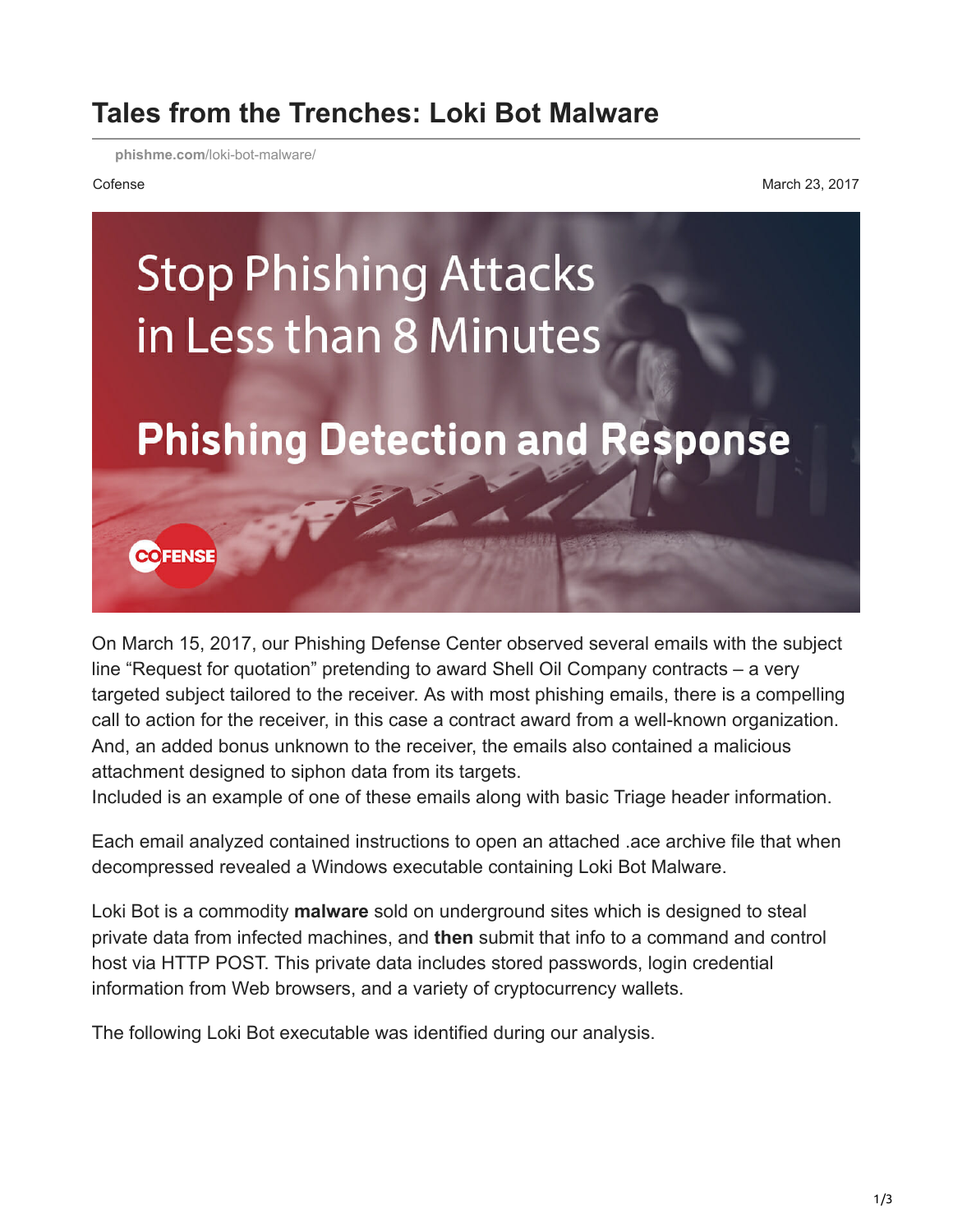|  | Yours Faithfully,<br>For SHELL OIL COMPANY                                                                            |
|--|-----------------------------------------------------------------------------------------------------------------------|
|  | hesitate to contact the undersigned.                                                                                  |
|  | should be received on or before 15 <sup>th</sup> April 2017.<br>Should you need further clarifications, please don't  |
|  | - Technical Brochure<br>- Specifications, Etc,                                                                        |
|  | - Payment Terms<br>- Delivery Schedule                                                                                |
|  | - Unit price                                                                                                          |
|  | minimum period of 60 days from its date of issue,<br>clearly indicating the                                           |
|  | Your fixed price offer, open for acceptance for a                                                                     |
|  | catalogue and compliance statement along<br>with the quotation.                                                       |
|  | NOTE: Please provide technical data sheet,                                                                            |
|  | Please, go through the attached BOQ and Technical<br>Specification.                                                   |
|  | Testing & Commissioning of attached requirement.                                                                      |
|  | the above mentioned project and would like you to submit<br>your best competitive price for supply. Delivery to site. |
|  | We are pleased to inform you that we have been awarded                                                                |
|  | Subject: DUBAI Major Stations Project                                                                                 |
|  | Attn:<br>Dear Sir,                                                                                                    |
|  | Attachments: shellOil.ace (116 KB)                                                                                    |
|  | SMTP Relay: mo4-p03-ob.smtp.rzone.de (81.169.146.172)                                                                 |
|  | Originating IP: 107-173-219-25-host.colocrossing.com (107.173.219.25)                                                 |
|  | Shell Oil Company<br>To:                                                                                              |
|  | bernd@maehnss.de<br>From:                                                                                             |

Shell Oil.exe 6a95ae2c90a4a3c5a2c1ce3eaf399966 245,760

Upon infecting a machine, this malware performs a callback to the following command and control host reporting the new infection and submitting any private data stolen during the infection process.

| <b>Command and Control URL</b>                       | <b>IP Address</b> | Location |
|------------------------------------------------------|-------------------|----------|
| hxxp://elmansy.net/pdf/fre.php 118.193.173.208 China |                   |          |